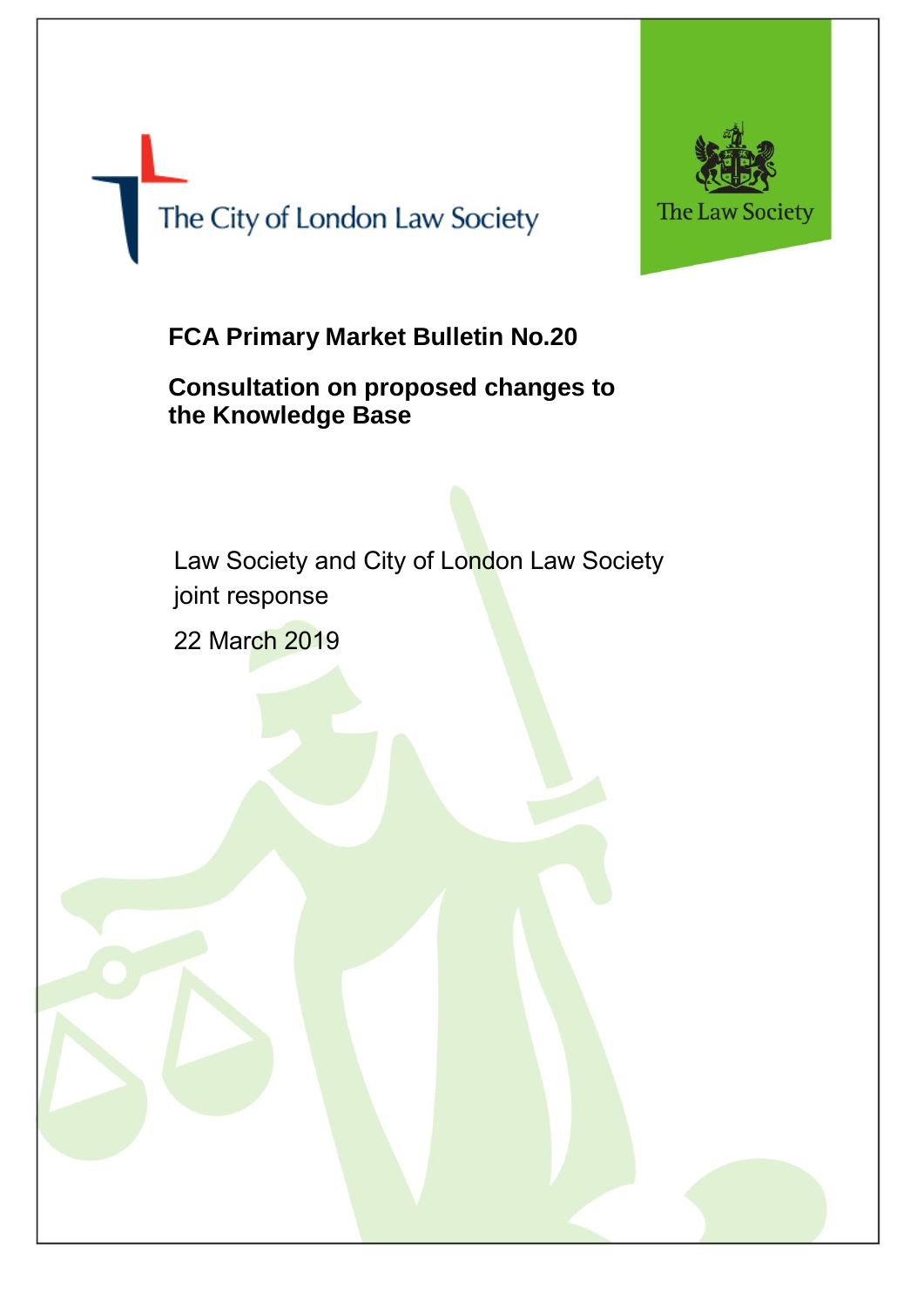## **Introduction**

- 1. The views set out in this paper have been prepared by a Joint Working Party of the Company Law Committees of the City of London Law Society (**CLLS**) and the Law Society of England and Wales (the **Law Society**).
- 2. The CLLS represents approximately 17,000 City lawyers through individual and corporate membership, including some of the largest international law firms in the world. These law firms advise a variety of clients from multinational companies and financial institutions to Government departments, often in relation to complex, multijurisdictional legal issues. The CLLS responds to a variety of consultations on issues of importance to its members through its 19 specialist committees.
- 3. The Law Society is the professional body for solicitors in England and Wales, representing over 160,000 registered legal practitioners. It represents the profession to Parliament, Government and regulatory bodies in both the domestic and European arena and has a public interest in the reform of the law.
- 4. The Joint Working Party is made up of senior and specialist corporate lawyers from both the CLLS and the Law Society who have a particular focus on issues relating to capital markets.

## **Response**

5. We refer to the FCA's Primary Market Bulletin No.20 (the "**PMB**") which proposes various changes to the Knowledge Base. We set out below our comments on the proposed changes and also refer you to our accompanying mark-up of certain of the notes which provide some minor drafting suggestions for your consideration.

#### **Comments**

## **FCA/TN/203.4 – Compliance with the Listing Principles and Premium Listing Principles (Amendment)**

Other than the minor drafting suggestions in the accompanying mark-up, we have no comments to raise.

## **FCA/PN/908.2 – Primary Market Oversight and Listing Transactions – decision making and individual guidance process (Amendment)**

Other than the minor drafting suggestions in the accompanying mark-up, we have no comments to raise.

## **FCA/PN/912.1 – Sponsor Service Enquiry Line (New)**

We have no comments to raise.

## **FCA/PN/913.1 – Schemes of Arrangement (New)**

- 6. We refer to the wording in the final paragraph of this procedural note regarding the letter that issuers should submit to the FCA which confirms that "*the scheme has been sanctioned by the court, all conditions have been satisfied or waived and the scheme is irreversible*".
- 7. We query whether this wording, if strictly construed, would cause some confusion. In practice, confirmation is provided to the FCA which provides that there is no impediment to the scheme becoming effective and, therefore, becoming irreversible. Confirmation is not provided that the